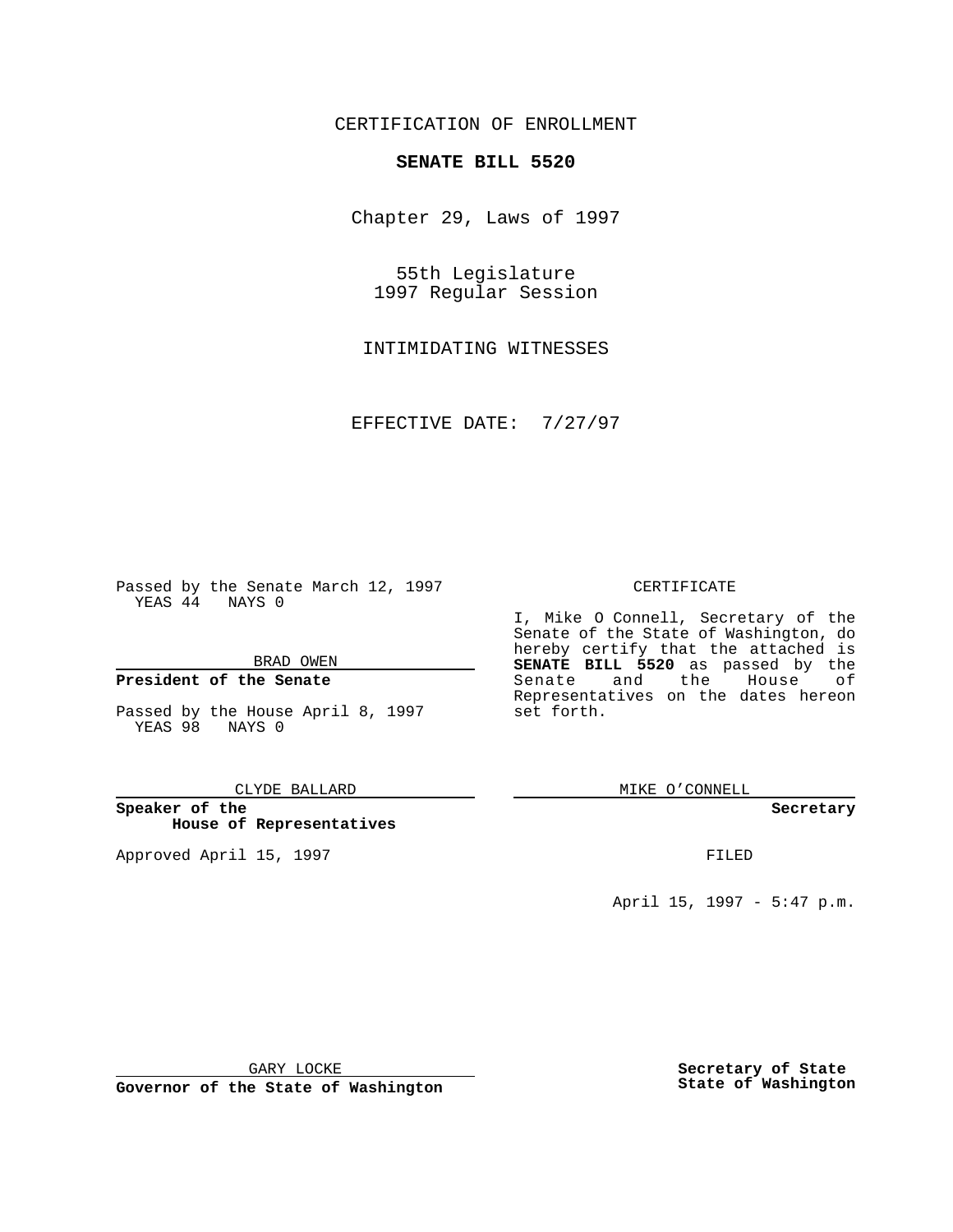# **SENATE BILL 5520** \_\_\_\_\_\_\_\_\_\_\_\_\_\_\_\_\_\_\_\_\_\_\_\_\_\_\_\_\_\_\_\_\_\_\_\_\_\_\_\_\_\_\_\_\_\_\_

\_\_\_\_\_\_\_\_\_\_\_\_\_\_\_\_\_\_\_\_\_\_\_\_\_\_\_\_\_\_\_\_\_\_\_\_\_\_\_\_\_\_\_\_\_\_\_

Passed Legislature - 1997 Regular Session

**State of Washington 55th Legislature 1997 Regular Session By** Senator McCaslin

Read first time 01/29/97. Referred to Committee on Law & Justice.

1 AN ACT Relating to intimidation of witnesses; and amending RCW 2 9A.72.110.

3 BE IT ENACTED BY THE LEGISLATURE OF THE STATE OF WASHINGTON:

4 **Sec. 1.** RCW 9A.72.110 and 1994 c 271 s 204 are each amended to 5 read as follows:

6 (1) A person is guilty of intimidating a witness if a person 7 ((directs a threat to a former witness because of the witness' 8 testimony in any official proceeding, or if)), by use of a threat 9 ((directed to)) against a current <u>or prospective</u> witness ((or a person 10 he or she has reason to believe is about to be called as a witness in 11 any official proceeding or to a person whom he or she has reason to 12 believe may have information relevant to a criminal investigation or 13 the abuse or neglect of a minor child, he or she)), attempts to: 14 (a) Influence the testimony of that person;  $((\theta \cdot \mathbf{r}))$ 

15 (b) Induce that person to elude legal process summoning him or her 16 to testify;  $((or))$ 

17 (c) Induce that person to absent himself or herself from such 18 proceedings; or